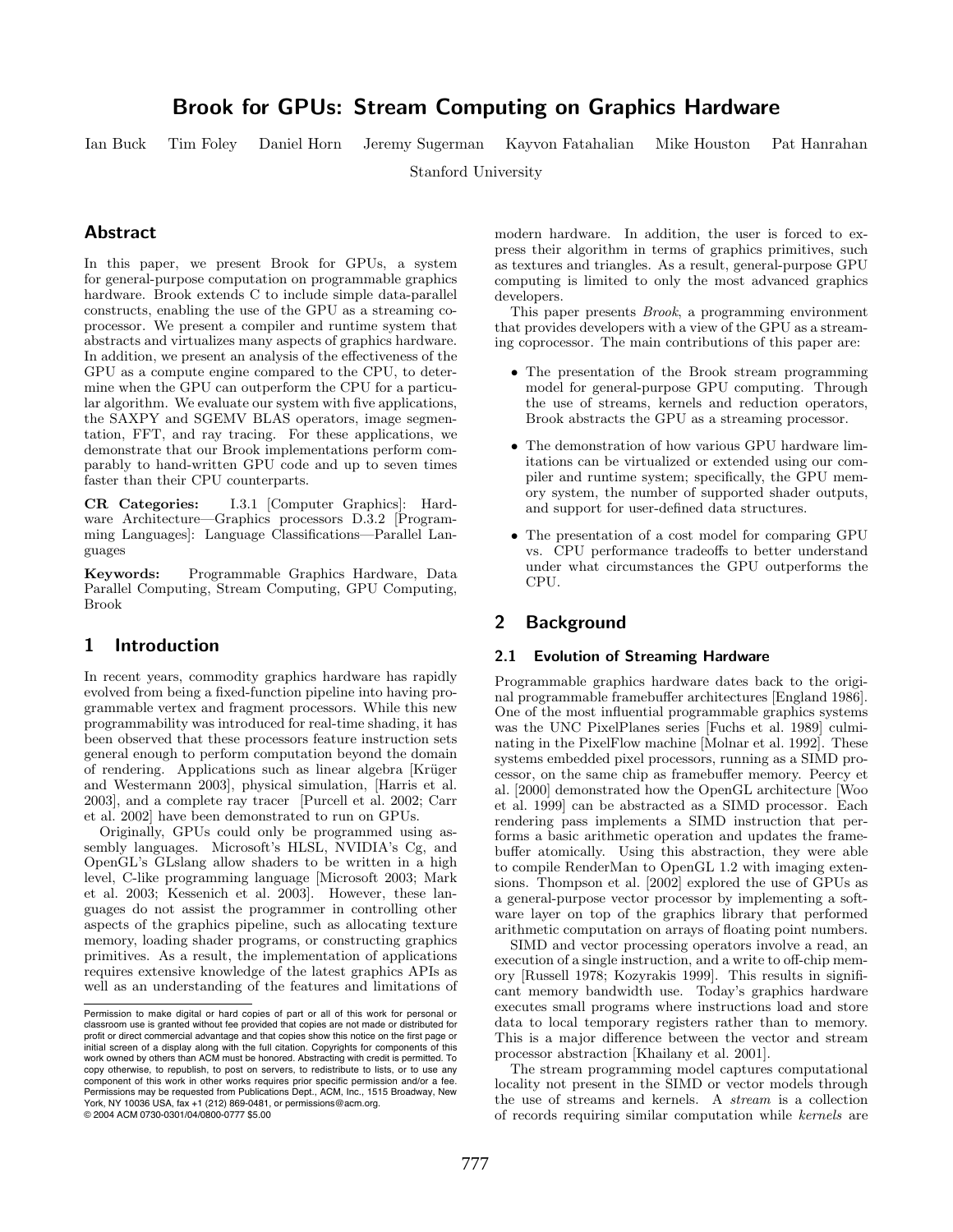

Figure 1: Programming model for current programmable graphics hardware. A shader program operates on a single input element (vertex or fragment) stored in the input registers and writes the execution result into the output registers.

functions applied to each element of a stream. A streaming processor executes a kernel over all elements of an input stream, placing the results into an output stream. Dally et al. [2003] explain how stream programming encourages the creation of applications with high arithmetic intensity, the ratio of arithmetic operations to memory bandwidth. This paper defines a similar property called computational intensity to compare CPU and GPU performance.

Stream architectures are a topic of great interest in computer architecture [Bove and Watlington 1995; Gokhale and Gomersall 1997]. For example, the Imagine stream processor [Kapasi et al. 2002] demonstrated the effectiveness of streaming for a wide range of media applications, including graphics and imaging [Owens et al. 2000]. The StreamC/KernelC programming environment provides an abstraction which allows programmers to map applications to the Imagine processor [Mattson 2002]. Labonte et al. [2004] studied the effectiveness of GPUs as stream processors by evaluating the performance of a streaming virtual machine mapped onto graphics hardware. The programming model presented in this paper could easily be compiled to their virtual machine.

#### 2.2 Programming Graphics Hardware

Modern programmable graphics accelerators such as the ATI X800XT and the NVIDIA GeForce 6800 [ATI 2004b; NVIDIA 2004] feature programmable vertex and fragment processors. Each processor executes a user-specified assembly-level shader program consisting of 4-way SIMD instructions [Lindholm et al. 2001]. These instructions include standard math operations, such as 3- or 4-component dot products, texture-fetch instructions, and a few specialpurpose instructions.

The basic execution model of a GPU is shown in figure 1. For every vertex or fragment to be processed, the graphics hardware places a graphics primitive in the read-only input registers. The shader is then executed and the results written to the output registers. During execution, the shader has access to a number of temporary registers as well as constants set by the host application.

Purcell et al. [2002] describe how the GPU can be considered a streaming processor that executes kernels, written as fragment or vertex shaders, on streams of data stored in geometry and textures. Kernels can be written using a variety of high-level, C-like languages such as Cg, HLSL, and GLslang. However, even with these languages, applications must still execute explicit graphics API calls to organize data into streams and invoke kernels. For example, stream management is performed by the programmer, requiring data to be manually packed into textures and transferred to and from the hardware. Kernel invocation requires the loading and binding of shader programs and the rendering of geometry. As a result, computation is not expressed as a set of kernels acting upon streams, but rather as a sequence of shading operations on graphics primitives. Even for those proficient in graphics programming, expressing algorithms in this way can be an arduous task.

These languages also fail to virtualize constraints of the underlying hardware. For example, stream elements are limited to natively-supported float, float2, float3, and float4 types, rather than allowing more complex userdefined structures. In addition, programmers must always be aware of hardware limitations such as shader instruction count, number of shader outputs, and texture sizes. There has been some work in shading languages to alleviate some of these constraints. Chan et al. [2002] present an algorithm to subdivide large shaders automatically into smaller shaders to circumvent shader length and input constraints, but do not explore multiple shader outputs. McCool et al. [2002; 2004] have developed Sh, a system that allows shaders to be defined and executed using a metaprogramming language built on top of C++. Sh is intended primarily as a shading system, though it has been shown to perform other types of computation. However, it does not provide some of the basic operations common in general purpose computing, such as gathers and reductions.

In general, code written today to perform computation on GPUs is developed in a highly graphics-centric environment, posing difficulties for those attempting to map other applications onto graphics hardware.

# 3 Brook Stream Programming Model

Brook was a developed as a language for streaming processors such as Stanford's Merrimac streaming supercomputer [Dally et al. 2003], the Imagine processor [Kapasi et al. 2002], the UT Austin TRIPS processor [Sankaralingam et al. 2003], and the MIT Raw processor [Taylor et al. 2002]. We have adapted Brook to the capabilities of graphics hardware, and will only discuss Brook in the context of GPU architectures in this paper. The design goals of the language include:

#### • Data Parallelism and Arithmetic Intensity

By providing native support for streams, Brook allows programmers to express the data parallelism that exists in their applications. Arithmetic intensity is improved by performing computations in kernels.

#### • Portability and Performance

In addition to GPUs, the Brook language maps to a variety of streaming architectures. Therefore the language is free of any explicit graphics constructs. We have created Brook implementations for both NVIDIA and ATI hardware, using both DirectX and OpenGL, as well as a CPU reference implementation. Despite the need to maintain portability, Brook programs execute efficiently on the underlying hardware.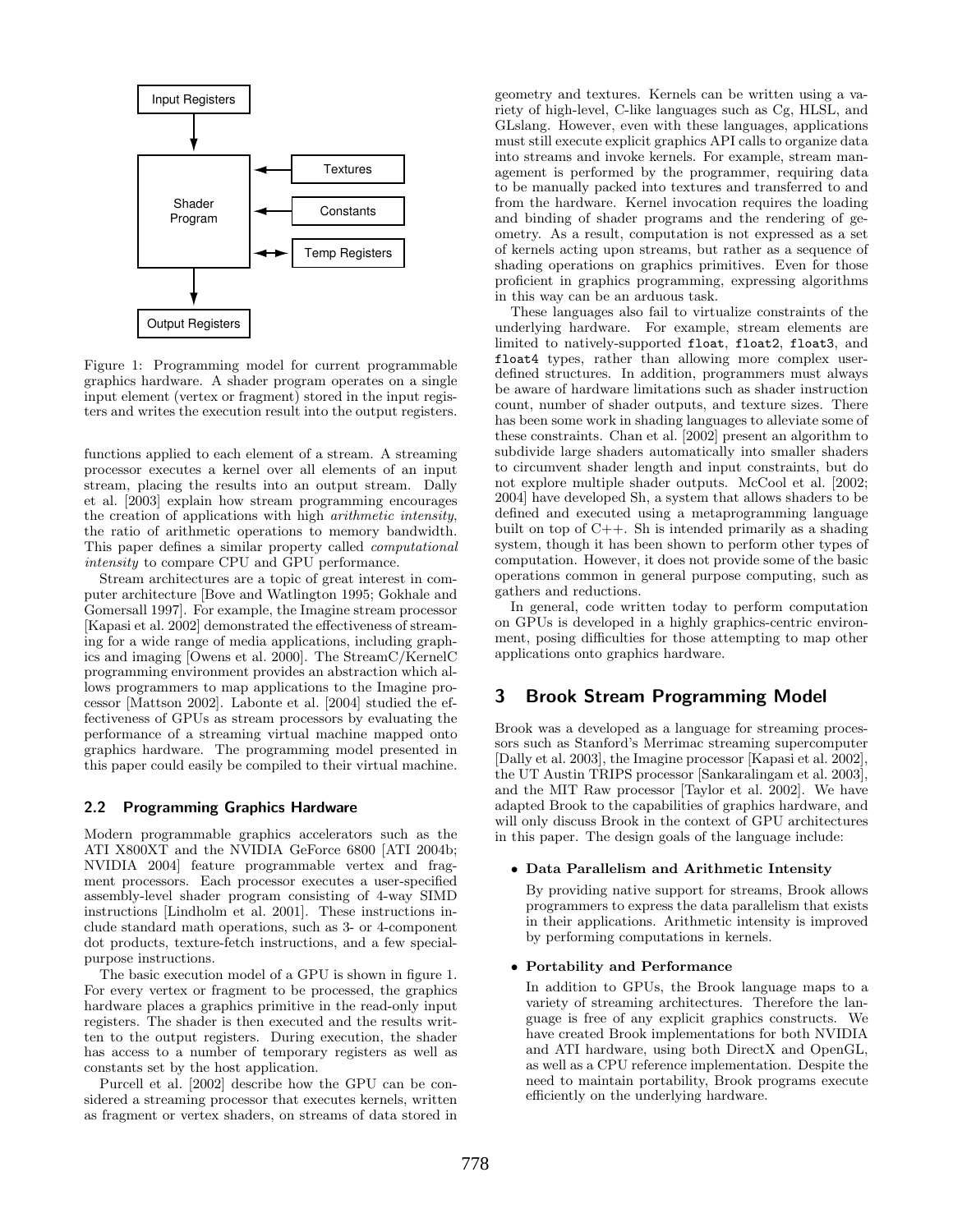In comparison with existing high-level languages used for GPU programming, Brook provides the following abstractions.

- Memory is managed via streams: named, typed, and "shaped" data objects consisting of collections of records.
- Data-parallel operations executed on the GPU are specified as calls to parallel functions called kernels.
- Many-to-one reductions on stream elements are performed in parallel by reduction functions.

Important features of the Brook language are discussed in the following sections.

#### 3.1 Streams

A stream is a collection of data which can be operated on in parallel. Streams are declared with angle-bracket syntax similar to arrays, i.e. float  $s$ <10,5> which denotes a 2dimensional stream of floats. Each stream is made up of elements. In this example, s is a stream consisting of 50 elements of type float. The shape of the stream refers to its dimensionality. In this example, **s** is a stream of shape 10 by 5. Streams are similar to C arrays, however, access to stream data is restricted to kernels (described below) and the streamRead and streamWrite operators, that transfer data between memory and streams.

Streams may contain elements of type float, Cg vector types such as float2, float3, and float4, and structures composed of these native types. For example, a stream of rays can be defined as:

```
typedef struct ray_t {
   float3 o;
   float3 d;
   float tmax;
} Ray;
Ray r<100>;
```
Support for user-defined memory types, though common in general-purpose languages, is a feature not found in today's graphics APIs. Brook provides the user with the convenience of complex data structures and compile-time type checking.

#### 3.2 Kernels

Brook kernels are special functions, specified by the kernel keyword, which operate on streams. Calling a kernel on a stream performs an implicit loop over the elements of the stream, invoking the body of the kernel for each element. An example kernel is shown below.

```
kernel void saxpy (float a, float4 x<>, float4 y<>,
                       out float4 result<>) {
  result = a*x + y;
}
void main (void) {
  float a;
  float4 X[100], Y[100], Result[100];
  float4 x<100>, y<100>, result<100>;
  ... initialize a, X, Y ...<br>streamRead(x, X);
                                    // copy data from mem to stream
  streamRead(y, Y);<br>saxyy(a, x, y, result);\frac{1}{2} execute kernel on all elements
  streamWrite(result, Result); // copy data from stream to mem
}
```
Kernels accept several types of arguments:

- Input streams that contain read-only data for kernel processing.
- Output streams, specified by the out keyword, that store the result of the kernel computation. Brook imposes no limit to the number of output streams a kernel may have.
- Gather streams, specified by the C array syntax (array[]): Gather streams permit arbitrary indexing to retrieve stream elements. In a kernel, elements are fetched, or "gathered", via the array index operator, i.e. array[i]. Like regular input streams, gather streams are read-only.
- All non-stream arguments are read-only constants.

If a kernel is called with input and output streams of differing shape, Brook implicitly resizes each input stream to match the shape of the output. This is done by either repeating (123 to 111222333) or striding (123456789 to 13579) elements in each dimension.

Certain restrictions are placed on kernels to allow dataparallel execution. Memory access is limited to reads from gather streams, similar to a texture fetch. Operations that may introduce side-effects between stream elements, such as writing static or global variables, are not allowed in kernels. Streams are allowed to be both input and output arguments to the same kernel (in-place computation) provided they are not also used as gather streams in the kernel.

A sample kernel which computes a ray-triangle intersection is shown below.

#### kernel void krnIntersectTriangle(Ray ray<>, Triangle tris[], RayState oldraystate<>, GridTrilist trilist[],

```
out Hit candidatehit<>) {
  float idx, det, inv_det;
  float3 edge1, edge2, pvec, tvec, qvec;
  if(oldraystate.state.y > 0) {
    idx = trilist[oldraystate.state.w].trinum;
    edge1 = tris[idx].v1 - tris[idx].v0;edge2 = tris[idx].v2 - tris[idx].v0;pvec = cross(ray.d, edge2);
    det = dot(edge1, pvec);
    inv\_det = 1.0f/det;tvec = ray.o - tris[idx].v0;candidatehit.data.y = dot( tvec, pvec ) * inv_det;
    qvec = cross( tvec, edge1 );
    candidatehit.data.z = dot( ray.d, qvec ) * inv_det;
    candidatehit.data.x = dot( edge2, qvec ) * inv_det;
    candidatehit.data.w = idx;
  } else {
    candidatehit.data = float4(0,0,0,-1);}
}
```
Brook forces the programmer to distinguish between data streamed to a kernel as an input stream and that which is gathered by the kernel using array access. This distinction permits the system to manage these streams differently. Input stream elements are accessed in a regular pattern but are never reused, since each kernel body invocation operates on a different stream element. Gather streams may be accessed randomly, and elements may be reused. As Purcell et al. [2002] observed, today's graphics hardware makes no distinction between these two memory-access types. As a result, input stream data can pollute a traditional cache and penalize locality in gather operations.

The use of kernels differentiates stream programming from vector programming. Kernels perform arbitrary function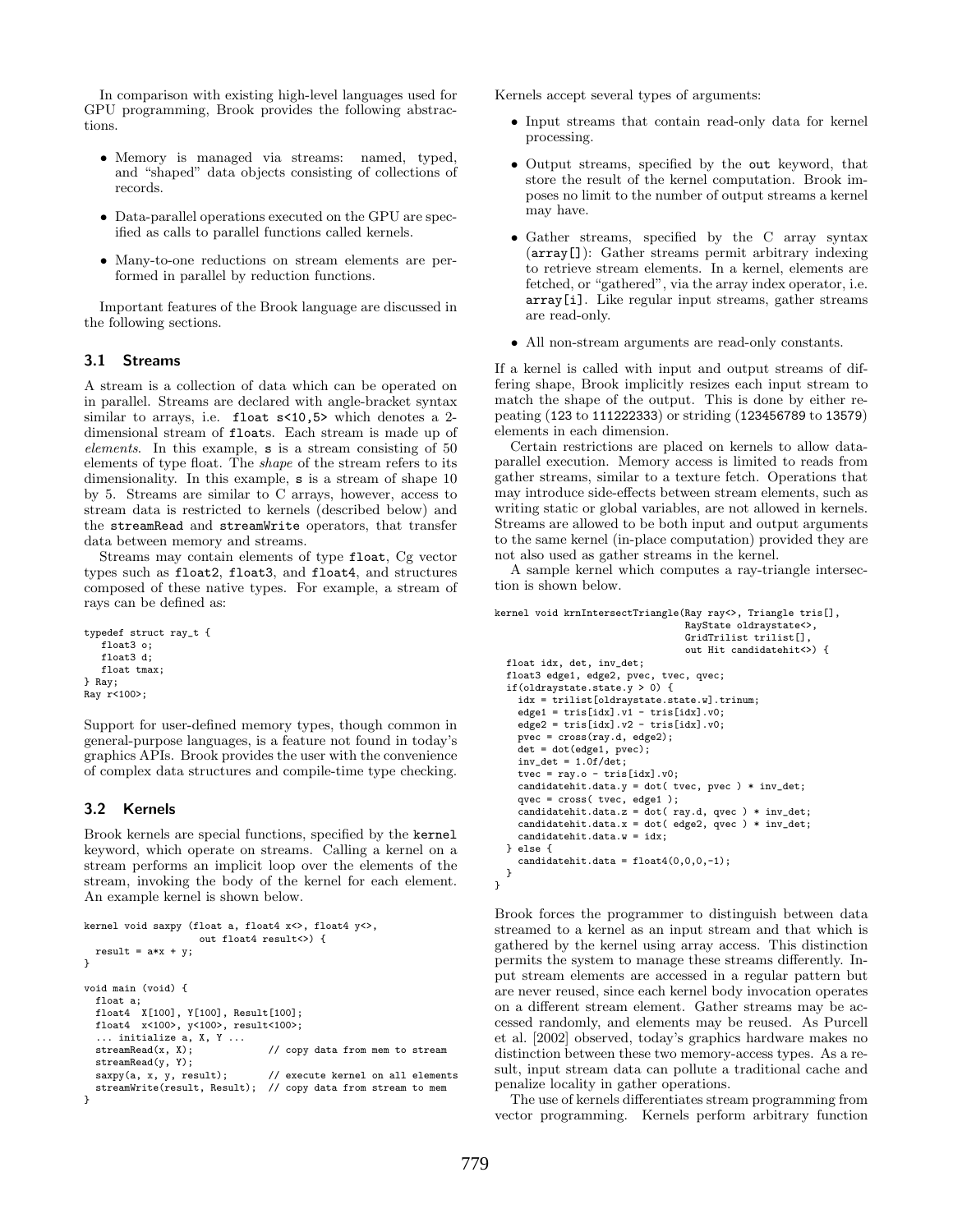evaluation whereas vector operators consist of simple math operations. Vector operations always require temporaries to be read and written to a large vector register file. In contrast, kernels capture additional locality by storing temporaries in local register storage. By reducing bandwidth to main memory, arithmetic intensity is increased since only the final result of the kernel computation is written back to memory.

#### 3.3 Reductions

While kernels provide a mechanism for applying a function to a set of data, reductions provide a data-parallel method for calculating a single value from a set of records. Examples of reduction operations include arithmetic sum, computing a maximum, and matrix product. In order to perform the reduction in parallel, we require the reduction operation to be associative:  $(a \circ b) \circ c = a \circ (b \circ c)$ . This allows the system to evaluate the reduction in whichever order is best suited for the underlying architecture.

Reductions accept a single input stream and produce as output either a smaller stream of the same type, or a singleelement value. Outputs for reductions are specified with the reduce keyword. Both reading and writing to the reduce parameter are allowed when computing the reduction of the two values.

If the output argument to a reduction is a single element, it will receive the reduced value of all of the input stream's elements. If the argument is a stream, the shape of the input and output streams is used to determine how many neighboring elements of the input are reduced to produce each element of the output.

The example below demonstrates how stream-to-stream reductions can be used to perform the matrix-vector multiplication  $y = Ax$ .



In this example, we first multiply A by x with the mul kernel. Since x is smaller than T in the first dimension, the elements of x are repeated in that dimension to create a matrix of equal size of T. The sum reduction then reduces rows of T because of the difference in size of the second dimension of T and y.

#### 3.4 Additional language features

In this section, we present additional Brook language features which should be mentioned but will not be discussed further in this paper. Readers who are interested in more details are encouraged to read [Buck 2004].

• The indexof operator may be called on an input or output stream inside a kernel to obtain the position of the current element within the stream.

- *Iterator streams* are streams containing pre-initialized sequential values specified by the user. Iterators are useful for generating streams of sequences of numbers.
- The Brook language specification also provides a collection of high-level stream operators useful for manipulating and reorganizing stream data, such as grouping elements into new streams and extracting subregions of streams and explicit operators to stride, repeat, and wrap streams. These operators can be implemented on the GPU through the use of iterator streams and gather operations. Their use is important on streaming platforms which do not support gather operations inside kernels.
- The Brook language provides parallel indirect readmodify-write operators called ScatterOp and GatherOp which are useful for building and manipulating data structures contained within streams. However, due to GPU hardware limitations, we currently perform these operations on the CPU.

### 4 Implementation on Graphics Hardware

The Brook compilation and runtime system maps the Brook language onto existing programmable GPU APIs. The system consists of two components: brcc, a source-to-source compiler, and the Brook Runtime (BRT), a library that provides runtime support for kernel execution. The compiler is based on cTool [Flisakowski 2004], an open-source C parser, which was modified to support Brook language primitives. The compiler maps Brook kernels into Cg shaders which are translated by vendor-provided shader compilers into GPU assembly. Additionally,  $b$ rcc emits  $C++$  code which uses the BRT to invoke the kernels. Appendix A provides a before-and-after example of a compiled kernel.

BRT is an architecture-independent software layer which provides a common interface for each of the backends supported by the compiler. Brook currently supports three backends; an OpenGL and DirectX backend and a reference CPU implementation. Creating a cross-platform implementation provides three main benefits. First, we demonstrate the portability of the language by allowing the user to choose the best backend for the hardware. Secondly, we can compare the performance of the different graphics APIs for GPU computing. Finally, we can optimize for API-specific features, such as OpenGL's support of 0 to n texture addressing and DirectX's direct render-to-texture functionality.

The following sections describe how Brook maps the stream, kernel, and reduction language primitives onto the GPU.

#### 4.1 Streams

Brook represents streams as floating point textures on the graphics hardware. With this representation, the streamRead and streamWrite operators upload and download texture data, gather operations are expressed as dependent texture reads, and the implicit repeat and stride operators are achieved with texture sampling. Current graphics APIs, however, only provide float, float2, float3 and float4 texture formats. To support streams of user-defined structures, BRT stores each member of a structure in a different hardware texture.

Many application writers may wish to visualize the result of a Brook computation. The BRT provides a C++ interface which allows the user to bind Brook streams as native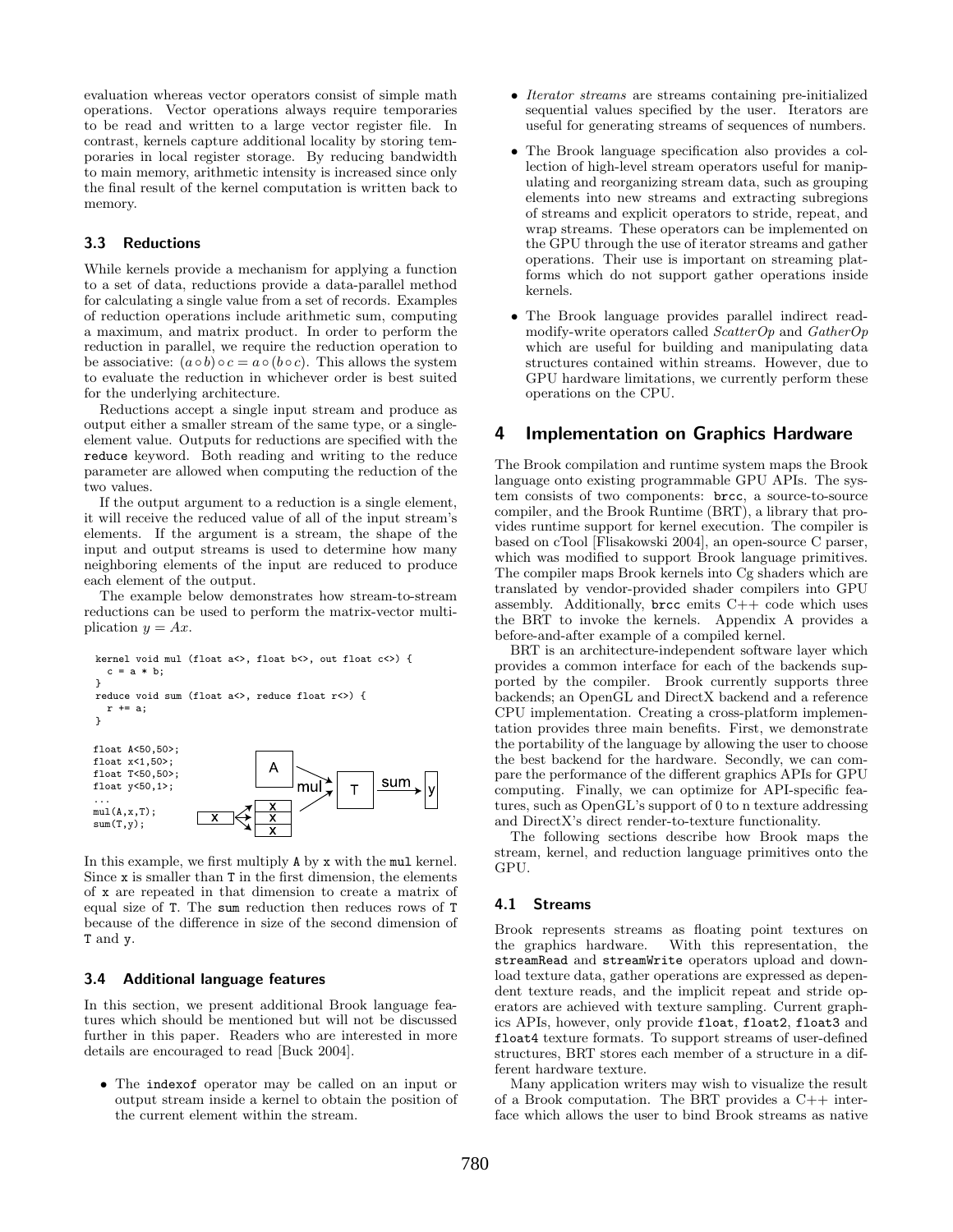graphics API textures which can be interactively rendered in a traditional graphics application. This option requires that Brook make streams available in a fixed, documented texture layout. By default, streams are stored as a texture with the same dimensions as the stream shape.

A greater challenge is posed by the hardware limitations on texture size and shape. Floating-point textures are limited to two dimensions, and a maximum size of 4096 by 4096 on NVIDIA and 2048 by 2048 on ATI hardware. If we directly map stream shape to texture shape, then Brook programs can not create streams of more than two dimensions or 1D streams of more than 2048 or 4096 elements.

To address this limitation, brcc provides a compiler option to wrap the stream data across multiple rows of a texture. This permits arbitrary-sized streams assuming the total number of elements fits within a single texture. In order to access an element by its location in the stream, brcc inserts code to convert between the stream location and the corresponding texture coordinates. The Cg code shown below is used for stream-to-texture address translation and allows for streams of up to four dimensions containing as many elements as texels in a maximum sized 2D texture.

```
float2 __calculatetexpos( float4 streamIndex,
    float4 linearizeConst, float2 reshapeConst ) {
  float linearIndex = dot( streamIndex, linearizeConst );
  float texX = frac( linearIndex );
  float texY = linearIndex - text{x};
  return float2( texX, texY ) * reshapeConst;
}
```
Our address-translation implementation is limited by the precision available in the graphics hardware. In calculating a texture coordinate from a stream position, we convert the position to a scaled integer index. If the unscaled index exceeds the largest representable sequential integer in the graphics card's floating-point format (16,777,216 for NVIDIA's s23e8 format, 131,072 for ATI's 24-bit s16e7 format) then there is not sufficient precision to uniquely address the correct stream element. For example, our implementation effectively increases the maximum 1D stream size for a portable Brook program from 2048 to 131072 elements on ATI hardware. Ultimately, these limitations in texture addressing point to the need for a more general memory addressing model in future GPUs.

### 4.2 Kernels

With stream data stored in textures, Brook uses the GPU's fragment processor to execute a kernel function over the stream elements. brcc compiles the body of a kernel into a Cg shader. Stream arguments are initialized from textures, gather operations are replaced with texture fetches, and non-stream arguments are passed via constant registers. The NVIDIA or Microsoft shader compiler is then applied to the resulting Cg code to produce GPU assembly.

To execute a kernel, the BRT issues a single quad containing the same number of fragments as elements in the output stream. The kernel outputs are rendered into the current render targets. The DirectX backend renders directly into the textures containing output stream data. OpenGL, however, does not provide a lightweight mechanism for binding textures as render targets. OpenGL Pbuffers provide this functionality, however, as Bolz et al.[2003] discovered, switching between render targets with Pbuffers can have significant performance penalties. Therefore, our OpenGL backend renders to a single floating-point Pbuffer and copies the results to the output stream's texture. The proposed

| Program           | Instructions |       | <b>MFLOPS</b> | Slowdown |
|-------------------|--------------|-------|---------------|----------|
|                   | texld        | arith |               |          |
| Mat4Mult4         |              | 16    | 3611          |          |
| Mat4Mult1         | 20           | 16    | 1683          | 53%      |
| $\mathrm{Cloth}4$ |              | 54    | 5086          |          |
| $\mathrm{Cloth}1$ | 12           | 102   | 2666          | 47\%     |

Table 1: This table demonstrates the performance cost of splitting kernels which contain more outputs than supported by the hardware. Included are the instruction counts and observed performance of the matrix multiply and cloth kernels executing on both 4-output hardware and 1-output hardware using the NVIDIA DirectX backend. The slowdown is the relative drop in performance of the non-multiple output implementation.

Superbuffer specification [Percy 2003], which permits direct render-to-texture functionality under OpenGL, should alleviate this restriction.

The task of mapping kernels to fragment shaders is complicated by the limited number of shader outputs available in today's hardware. When a kernel uses more output streams than are supported by the hardware (or uses an output stream of structure type), brcc splits the kernel into multiple passes in order to compute all of the outputs. For each pass, the compiler produces a complete copy of the kernel code, but only assigns a subset of the kernel outputs to shader outputs. We take advantage of the aggressive dead-code elimination performed by today's shader compilers to remove any computation that does not contribute to the outputs written in that pass.

To test the effectiveness of our pass-splitting technique, we applied it to two kernels: Mat4Mult, which multiplies two streams of 4x4 matrices, producing a single 4x4 matrix (4 float4s) output stream; and Cloth, which simulates particle-based cloth with spring constraints, producing updated particle positions and velocities. We tested two versions of each kernel. Mat4Mult4 and Cloth4 were compiled with hardware support for 4 float4 outputs, requiring only a single pass to complete. The Mat4Mult1 and Cloth1 were compiled for hardware with only a single output, forcing the runtime to generate separate shaders for each output.

As shown in Table 1, the effectiveness of this technique depends on the amount of shared computation between kernel outputs. For the Mat4Mult kernel, the computation can be cleanly separated for each output, and the shader compiler correctly identified that each row of the output matrix can be computed independently. Therefore, the total number of arithmetic operations required to compute the result does not differ between the 4-output and 1-output versions. However, the total number of texture loads does increase since each pass must load all 16 elements of one of the input matrices. For the Cloth kernel, the position and velocity outputs share much of the kernel code (a force calculation) which must be repeated if the outputs are to be computed in separate shaders. Thus, there are nearly twice as many instructions in the 1-output version as in the 4-output version. Both applications perform better with multipleoutput support, demonstrating that our system efficiently utilizes multiple-output hardware, while transparently scaling to systems with only single-output support.

#### 4.3 Reductions

Current graphics hardware does not have native support for reductions. BRT implements reduction via a multipass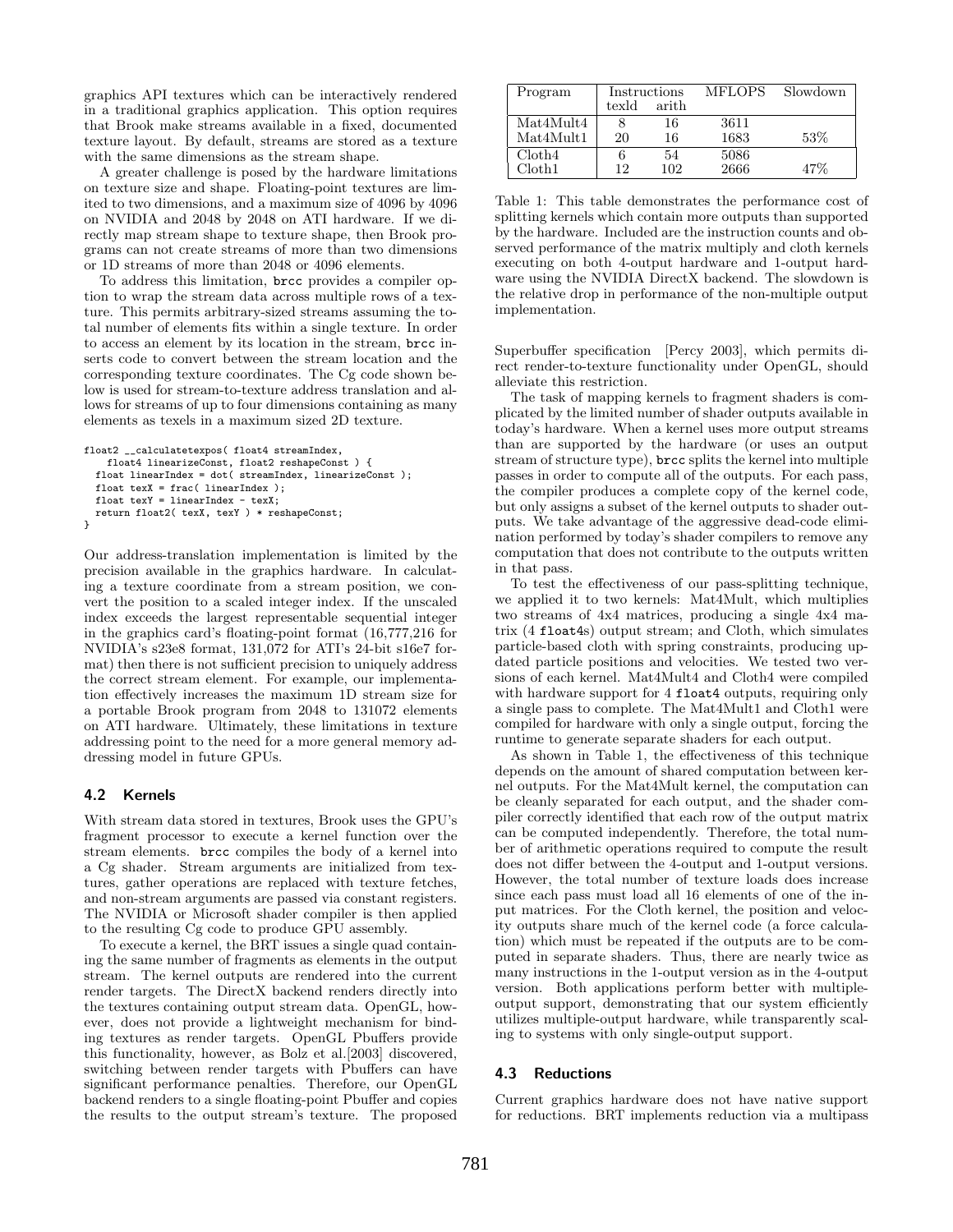

Figure 2: These images were created using the Brook applications FFT, Segment, and Ray Tracer

method similar to Kruger and Westermann [2003]. The reduction is performed in  $O(\log n)$  passes, where n is the ratio of the sizes of the input and output streams. For each pass, the reduce operation reads up to 8 adjacent stream elements, and outputs their reduced values. Since each pass produces between 2 and 8 fewer values, Brook reductions are a lineartime computation. The specific size of each reduction pass is a function of the size of the stream and reduction kernel.

We have benchmarked computing the sum of  $2^{20}$  float<sup>4</sup> elements as taking 2.4 and .79 milliseconds, respectively, on our NVIDIA and ATI DirectX backends and 4.1 and 1.3 milliseconds on the OpenGL backends. An optimized CPU implementation performed this reduction in 14.6 milliseconds. The performance difference between the DirectX and OpenGL implementations is largely due to the cost of copying results from the output Pbuffer to a texture, as described above.

With our multipass implementation of reduction, the GPU must access significantly more memory than an optimized CPU implementation to reduce a stream. If graphics hardware provided a persistent register that could accumulate results across multiple fragments, we could reduce a stream to a single value in one pass. We simulated the performance of graphics hardware with this theoretical capability by measuring the time it takes to execute a kernel that reads a single stream element, adds it to a constant and issues a fragment kill to prevent any write operations. Benchmarking this kernel with DirectX on the same stream as above yields theoretical reduction times of .41 and .18 milliseconds on NVIDIA and ATI hardware respectively.

# 5 Evaluation and Applications

We now examine the performance of several scientific applications on GPUs using Brook. For each test, we evaluated Brook using the OpenGL and DirectX backends on both an ATI Radeon X800 XT Platinum running version 4.4 drivers and a pre-release<sup>1</sup> NVIDIA GeForce  $6800$  running version 60.80 drivers, both running Windows XP. For our CPU comparisons, we used a 3 GHz Intel Pentium 4 processor with an Intel 875P chipset running Windows XP, unless otherwise noted.

### 5.1 Applications

We implemented an assortment of algorithms in Brook. The following applications were chosen for three reasons: they are representative of different types of algorithms performed in numerical applications; they are important algorithms used

widely both in computer graphics and general scientific computing; optimized CPU- or GPU-based implementations are available to make performance comparisons with our implementations in Brook.

BLAS SAXPY and SGEMV routines: The BLAS (Basic Linear Algebra Subprograms) library is a collection of lowlevel linear algebra subroutines [Lawson et al. 1979]. SAXPY performs the vector scale and sum operation,  $y = ax + y$ , where  $x$  and  $y$  are vectors and  $a$  is a scalar. SGEMV is a single-precision dense matrix-vector product followed by a scaled vector add,  $y = \alpha Ax + \beta y$ , where x, y are vectors, A is a matrix and  $\alpha$ ,  $\beta$  are scalars. Matrix-vector operations are critical in many numerical applications, and the doubleprecision variant of SAXPY is a core computation kernel employed by the LINPACK Top500 benchmark [2004] used to rank the top supercomputers in the world. We compare our performance against that of the optimized commercial Intel Math Kernel Library[Intel 2004] for SAXPY and the AT-LAS BLAS library[Whaley et al. 2001] for SGEMV, which were the fastest public CPU implementations we were able to locate. For a reference GPU comparison, we implemented a hand-optimized DirectX version of SAXPY and an optimized OpenGL SGEMV implementation. For these tests, we use vectors or matrices of size  $1024^2$ .

Segment performs a 2D version of the Perona and Malik [1990] nonlinear, diffusion-based, seeded, region-growing algorithm, as presented in Sherbondy et al. [2003], on a 2048 by 2048 image. Segmentation is widely used for medical image processing and digital compositing. We compare our Brook implementation against hand-coded OpenGL and CPU implementations executed on our test systems. Each iteration of the segmentation evolution kernel requires 32 floating point operations, reads 10 floats as input and writes 2 floats as output. The optimized CPU implementation is specifically tuned to perform a maximally cache-friendly computation on the Pentium 4.

FFT: Our Fourier transform application performs a 2D Cooley-Tukey fast Fourier transform (FFT) [1965] on a 4 channel 1024 by 1024 complex signal. The fast Fourier transform algorithm is important in many graphical applications, such as post-processing of images in the framebuffer, as well as scientific applications such as the SETI@home project [Sullivan et al. 1997]. Our implementation uses three kernels: a horizontal and vertical 1D FFT, each called 10 times, and a bit reversal kernel called once. The horizontal and vertical FFT kernels each perform 5 floating-point operations per output value. The total floating point operations performed, based on the benchFFT [Frigo and Johnson 2003] project, is equal to  $5 \cdot w \cdot h \cdot channels \cdot log_2(w \cdot h)$ . To benchmark Brook against a competitive GPU algorithm, we compare our results with the custom OpenGL implementation available from ATI at [ATI 2004a]. To compare against the CPU, we benchmark the heavily optimized FFTW-3 software library compiled with the Intel  $C++$  compiler [IN-TEL 2003].

Ray is a simplified version of the GPU ray tracer presented in Purcell et al. [2002]. This application consists of three kernels, ray setup, ray-triangle intersection (shown in section 3), and shading. For a CPU comparison, we compare against the published results of Wald's [2004] hand-optimized assembly which can achieve up to 100M rays per second on a Pentium 4 3.0GHz processor.

<sup>1</sup>Running 350MHz core and 500Mhz memory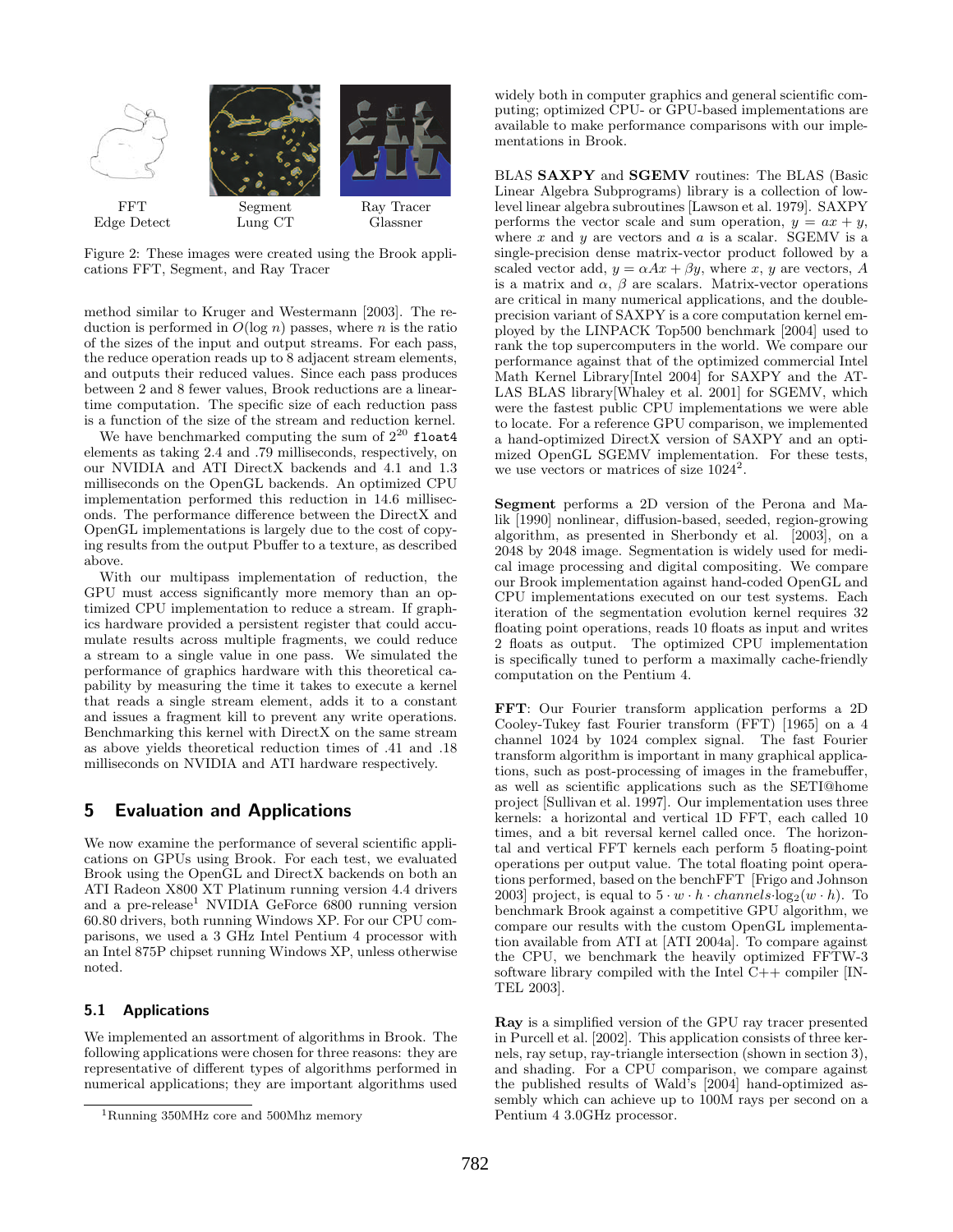

Figure 3: Comparing the relative performance of our test applications between a reference GPU version, a Brook DirectX and OpenGL version, and an optimized CPU version. Results for ATI are shown in red, NVIDIA are shown in green. The bar graph is normalized by the CPU performance as shown by the dotted line. The table lists the observed MFLOPS for each application. For the ray tracer, we list the ray-triangle test rate.

Figure 3 provides a breakdown of the performance of our various test applications. We show the performance of each application running on ATI (shown in red), NVIDIA (green), and the CPU (black). For each GPU platform, the three bars show the performance of the reference native GPU implementation and the Brook version executing with the DirectX and OpenGL backends. The results are normalized by the CPU performance. The table provides the effective MFLOPS observed based on the floating point operations as specified in the original source. For the ray tracing code, we report ray-triangle tests per second. In all of these results, we do not include the streamRead and streamWrite costs.

We observe that the GPU implementations perform well against their CPU counterparts. The Brook DirectX ATI versions of SAXPY and Segment performed roughly 7 and 4.7 times faster than the equivalent CPU implementations. SAXPY illustrates that even a kernel executing only a single MAD instruction is able to out-perform the CPU due to the additional internal bandwidth available on the GPU. FFT was our poorest performing application relative to the CPU. The Brook implementation is only .99 the speed of the CPU version. FFTW blocks the memory accesses to make very efficient use of the processor cache. (Without this optimization, the effective CPU MFLOPS drops to from 1224 to 204.) Despite this blocking, Brook is able to roughly match the performance of the CPU.

We can also compare the relative performance of the DirectX and the OpenGL backends. DirectX is within 80% of the performance of the hand-coded GPU implementations. The OpenGL backend however is much less efficient compared to the reference implementations. This was largely due to the need to copy the output data from the OpenGL pbuffer into a texture (refer to 4.2). This is particularly evident with SGEMV test which must perform a multipass reduction operation. The hand coded versions use application specific knowledge to avoid this copy.

We observe that, for these applications, ATI generally performs better than NVIDIA. We believe this may be due to higher floating point texture bandwidth on ATI. We observe 1.2 Gfloats/sec of floating point texture bandwidth on NVIDIA compared to ATI's 4.5 Gfloats/sec, while the peak, observable compute performance favors NVIDIA with 40 billion multiplies per second versus ATI's 33 billion.

In some cases, our Brook implementations outperform the reference GPU implementations. For the NVIDIA FFT results, Brook performs better than the reference OpenGL FFT code provided by ATI. We also outperform Moreland and Angel's NVIDIA specific implementation [2003] by the same margin. A similar trend is shown with SGEMV, where the DirectX Brook implementation outperforms hand-coded OpenGL. We assume these differences are due to the relative performance of the DirectX and OpenGL drivers.

These applications provide perspective on the performance of general-purpose computing on the GPU using Brook. The performance numbers do not, however, include the cost of streamRead and streamWrite operations to transfer the initial and final data to and from the GPU which can significantly affect the total performance of an application. The following section explores how this overhead affects performance and investigates the conditions under which the overall performance using the GPU exceeds that of the CPU.

#### 5.2 Modeling Performance

The general structure of many Brook applications consists of copying data to the GPU with streamRead, performing a sequence of kernel calls, and copying the result back to the CPU with streamWrite. Executing the same computation on the CPU does not require these extra data transfer operations. Considering the cost of the transfer can affect whether the GPU will outperform the CPU for a particular algorithm.

To study this effect, we consider a program which downloads  $n$  records to the GPU, executes a kernel on all  $n$ records, and reads back the results. The time taken to perform this operation on the GPU and CPU is:

$$
T_{gpu} = n(T_r + K_{gpu})
$$
  
\n
$$
T_{cpu} = nK_{cpu}
$$

where  $T_{gpu}$  and  $T_{cpu}$  are the running times on the GPU and CPU respectively,  $T_r$  is the transfer time associated with downloading and reading back a single record, and  $K_{qpu}$ and  $K_{cpu}$  are the times required to execute a given kernel on a single record. This simple execution time model assumes that at peak, kernel execution time and data transfer speed are linear in the total number of elements processed / transferred. The GPU will outperform the CPU when  $T_{gpu} < T_{cpu}$ . Using this relationship, we can show that:

$$
T_r \quad < \quad K_{cpu} - K_{gpu}
$$

As shown by this relation, the performance benefit of executing the kernel on the GPU ( $K_{cpu} - K_{gpu}$ ) must be sufficient to hide the data transfer cost  $(T_r)$ .

From this analysis, we can make a few basic conclusions about the types of algorithms which will benefit from executing on the GPU. First, the relative performance of the two platforms is clearly significant. The speedup is defined as time to execute a kernel on the CPU relative to the GPU,  $s \equiv K_{cpu}/K_{qpu}$ . The greater the speedup for a given kernel, the more likely it will perform better on the GPU. Secondly,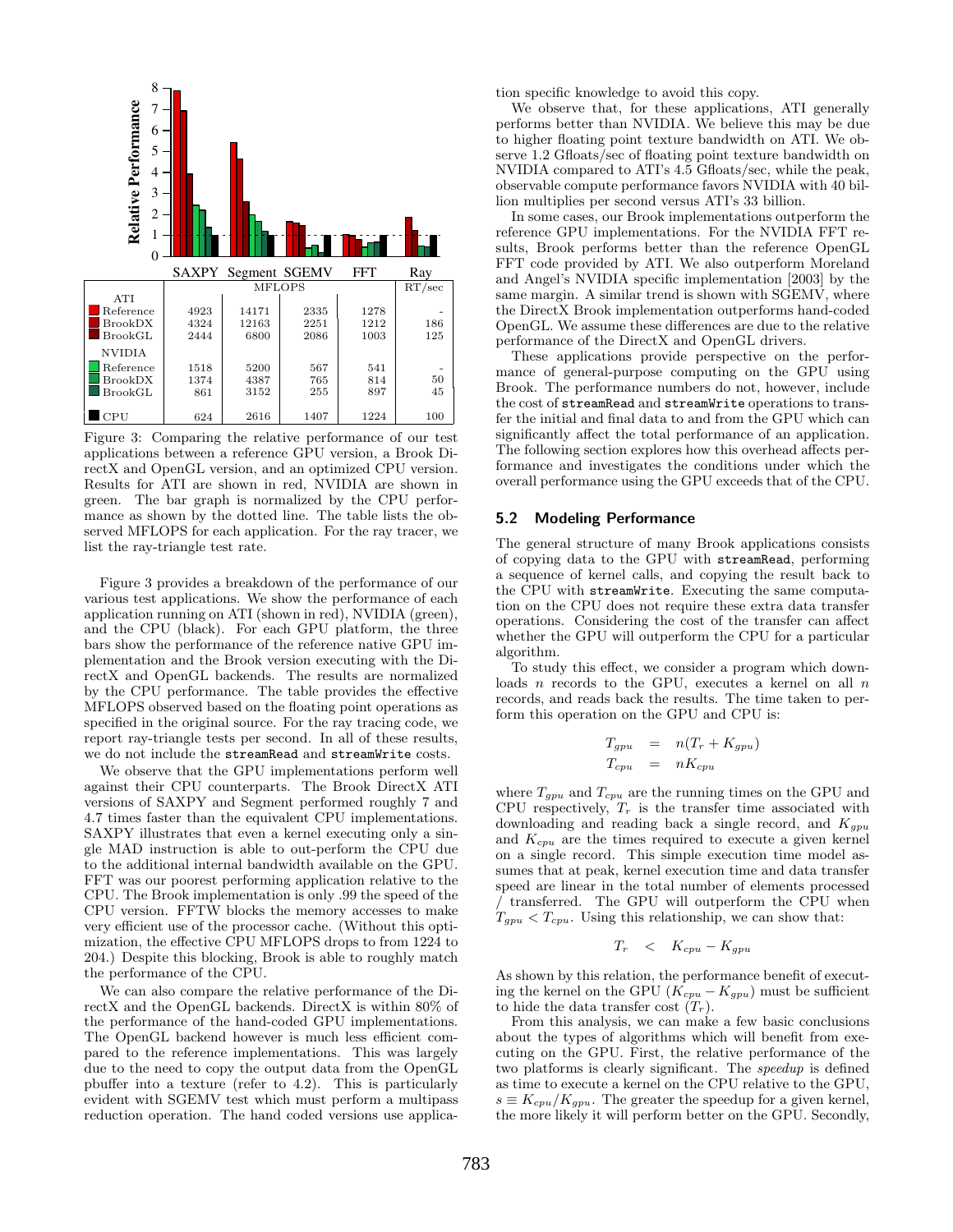

Figure 4: The average cost of a kernel call for various stream lengths with our synthetic kernel. At small sizes, the fixed CPU cost to issue the kernel dominates total execution time. The stair-stepping is assumed to be an artifact of the rasterizer.

an algorithm which performs a significant amount of computation relative to the time spent transferring data is likely to be dominated by the computation time. This relationship is the *computational intensity*,  $\gamma \equiv K_{gpu}/T_r$ , of the algorithm. The higher the computational intensity of an algorithm, the better suited it is for computing on the GPU. By substituting into the above relation, we can derive the relationship between speedup and computational intensity.

$$
\gamma \quad > \quad \frac{1}{s-1}
$$

The idea of computational intensity is similar to arithmetic intensity, defined by Dally et al. [2003] to be the number of floating point operations per word read in a kernel. Computational intensity differs in that it considers the entire cost of executing an algorithm on a device versus the cost of transferring the data set to and from the device. Computational intensity is quite relevant to the GPU which generally does not operate in the same address space as the host processor.

For our cost model, we assume that the parameters  $K_{gpu}$ and  $T_r$  are independent of the number of stream elements n. In reality, we find this generally not to be the case for short streams. GPUs are more efficient at transferring data in mid to large sized amounts. More importantly, there is overhead associated with issuing a kernel. Every kernel invocation incurs a certain fixed amount of CPU time to setup and issue the kernel on the GPU. With multiple back-toback kernel calls, this setup cost on the CPU can overlap with kernel execution on the GPU. For kernels operating on large streams, the GPU will be the limiting factor. However, for kernels which operate on short streams, the CPU may not be able to issue kernels fast enough to keep the GPU busy. Figure 4 shows the average execution time of 1,000 iterations of a synthetic kernel with the respective runtimes. As expected, both runtimes show a clear knee where issuing and running a kernel transitions from being limited by CPU setup to being limited by the GPU kernel execution. For our synthetic application which executes 43 MAD instructions, the ATI runtime crosses above the knee when executing over 750K and 2M floating point operations and NVIDIA crosses around 650K floating point operations for both OpenGL and DirectX.

Our analysis shows that there are two key application properties necessary for effective utilization of the GPU. First, in order to outperform the CPU, the amount of work performed must overcome the transfer costs which is a function of the computational intensity of the algorithm and the speedup of the hardware. Second, the amount of work done per kernel call should be large enough to hide the setup cost required to issue the kernel. We anticipate that while the specific numbers may vary with newer hardware, the computational intensity, speedup, and kernel overhead will continue to dictate effective GPU utilization.

### 6 Discussion

Our computational intensity analysis demonstrated that read/write bandwidth is important for establishing the types of applications that perform well on the GPU. Ideally, future GPUs will perform the read and write operations asynchronously with the computation. This solution changes the GPU execution time to be max of  $T_r$  and  $K_{gpu}$ , a much more favorable expression. It is also possible that future streaming hardware will share the same memory as the CPU, eliminating the need for data transfer altogether.

Virtualization of hardware constraints can also bring the GPU closer to a streaming processor. Brook virtualizes two aspects which are critical to stream computing, the number of kernel outputs and stream dimensions and size. Multiple output compilation could be improved by searching the space of possible ways to divide up the kernel computation to produce the desired outputs, similar to a generalization of RDS algorithm proposed by Chan et al.[2002]. This same algorithm would virtualize the number of input arguments as well as total instruction count. We have begun incorporating such an algorithm into brcc with promising results.

In addition, several features of Brook should be considered for future streaming GPU hardware. Variable outputs allow a kernel to conditionally output zero or more data for each input. Variable outputs are useful for applications that exhibit data amplification, e.g. tessellation, as well as applications which operate on selected portions of input data. We are currently studying these applications and adding this capability into Brook through a multipass algorithm. It is conceivable that future hardware could be extended to include this functionality thus enabling entirely new classes of streaming applications. Secondly, stream computing on GPUs will benefit greatly from the recent addition of vertex textures and floating point blending operations. With these capabilities, we can implement Brook's parallel indirect read-modify-write operators, ScatterOp and GatherOp, which are useful for working with and building data structures stored in streams. One feature which GPUs support that we would like to expose in Brook is the ability to predicate kernel computation. For example, Purcell et al. [2002] is able to accelerate computation by using the GPU's depth test to prevent the execution of some kernel operations.

In summary, the Brook programming environment provides a simple but effective tool for computing on GPUs. Brook for GPUs has been released as an open-source project [Brook 2004] and our hope is that this effort will make it easier for application developers to capture the performance benefits of stream computing on the GPU for the graphics community and beyond. By providing easy access to the computational power within consumer graphics hardware, stream computing has the potential to redefine the GPU as not just a rendering engine, but the principle compute engine for the PC.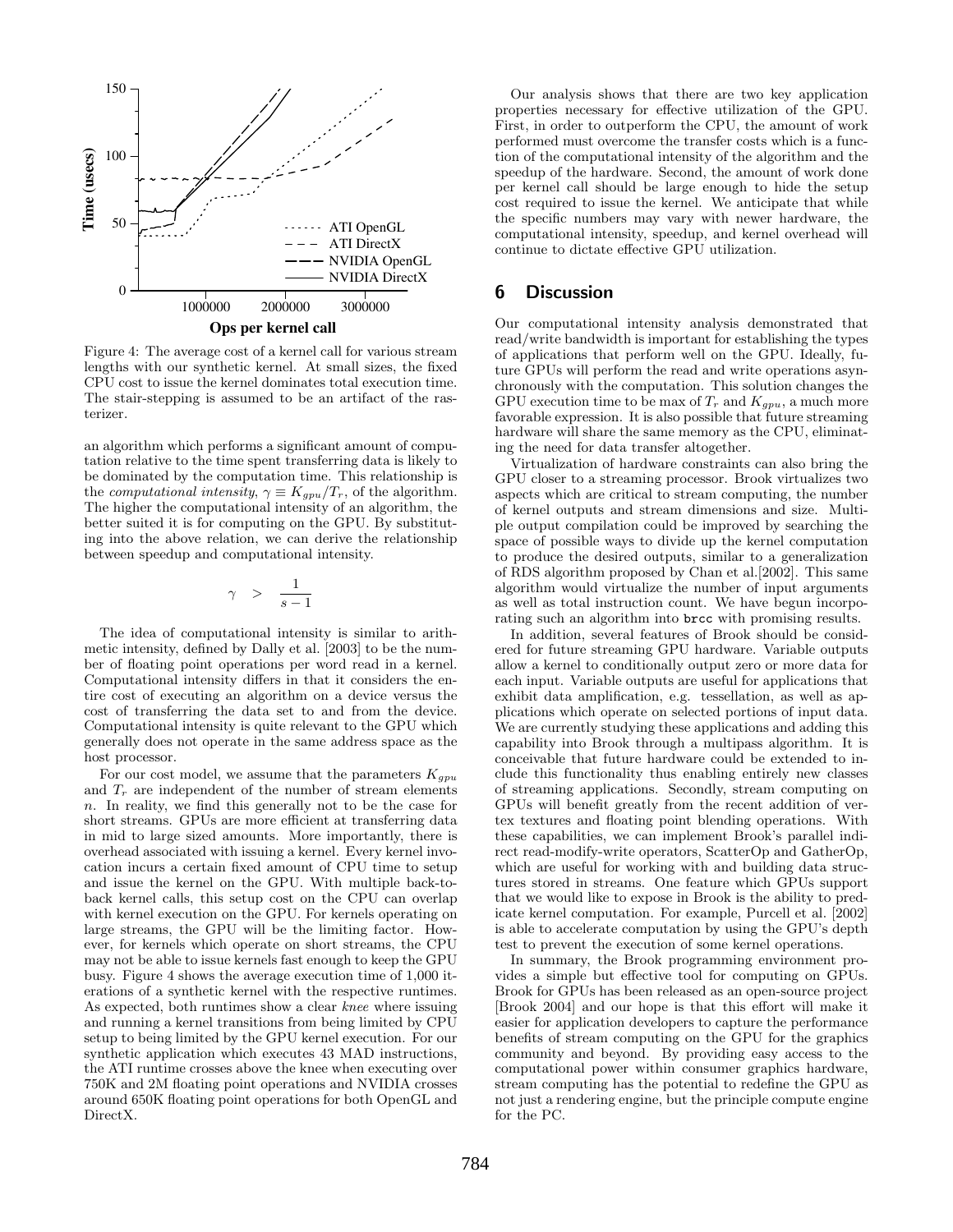# 7 Acknowledgments

We would like to thank ATI and NVIDIA for providing access to their hardware, specifically Mark Segal and Nick Triantos. Tim Purcell provided our Brook ray tracing implementation. Bill Mark provided invaluable feedback on our submission. We would also like to thank the following people for their help in the design of the Brook language: Bill Dally, Mattan Erez, Tim Knight, Jayanth Gummaraju, Francois Labonte, Eric Darve, and Massimiliano Fatica from Stanford; Tim Barth and Alan Wray from NASA; Peter Mattson, Ken Mackenzie, Eric Schweitz, Charlie Garrett, Vass Litvinov, and Richard Lethin from Reservoir Labs.

The GPU implementation of Brook is supported by DARPA. Additional support has been provided by ATI, IBM, NVIDIA and SONY. The Brook programming language has been developed with support from Department of Energy, NNSA, under the ASCI Alliances program (contract LLL-B341491), the DARPA Smart Memories Project (contract MDA904-98-R-S855), and the DARPA Polymorphous Computing Architectures Project (contract F29601- 00-2-0085). Additional support is provided by the NVIDIA fellowship, Rambus Stanford Graduate fellowship, and Stanford School of Engineering fellowship programs.

# A BRCC Code Generation

The following code illustrates the compiler before and after for the SAXPY Brook kernel. The \_\_fetch\_float and \_stype macros are unique to each backend. brcc also inserts some argument information in the end of the compiled Cg code for use by the runtime. The DirectX assembly and CPU implementations are not shown.

Original Brook code:

```
kernel void saxpy(float alpha, float4 x<>, float4 y<>,
                 out float4 result<>) {
 result = (alpha * x) + y;}
```

```
Intermediate Cg code:
```

```
void saxpy (float alpha, float4 x, float4 y, out float4 result) {
  result = alpha * x + y;}
void main (uniform float alpha : register (c1),
              uniform _stype _tex_x : register (s0),
               float2 _tex_x_pos : TEXCOORD0,
              uniform _stype _tex_y : register (s1),
              float2 _tex_y_pos : TEXCOORD1,
              out float4 __output_0 : COLOR0) {
   float4 x; float4 y; float4 result;
x = __fetch_float4(_tex_x, _tex_x_pos );
  y = \frac{1}{2} \frac{1}{2} \frac{1}{2} \frac{1}{2} \frac{1}{2} \frac{1}{2} \frac{1}{2} \frac{1}{2} \frac{1}{2} \frac{1}{2} \frac{1}{2} \frac{1}{2} \frac{1}{2} \frac{1}{2} \frac{1}{2} \frac{1}{2} \frac{1}{2} \frac{1}{2} \frac{1}{2} \frac{1}{2} \frac{1}{2} \frac{1}{saxpy(alpha, x, y, result );
   __output_0 = result;
}
Final C++ code:
static const char* __saxpy_fp30[] = {
"!!FP1.0\n"
"DECLARE alpha;\n"
"TEX R0, f[TEX0].xyxx, TEX0, RECT;\n"
"TEX R1, f[TEX1].xyxx, TEX1, RECT;\n"
"MADR o[COLR], alpha.x, R0, R1;\n"
"END \n"
"##!!BRCC\n"
"##narg:4\n"
"##c:1:alpha\n"
"##s:4:x\n"
"##s:4:y\n"
"##o:4:result\n"
"##workspace:1024\n"
```

```
"##!!multipleOutputInfo:0:1:\n"
"",NULL};
void saxpy (const float alpha,
                   const ::brook::stream& x,
                   const ::brook::stream& y,
                   ::brook::stream& result) {
   {\tt static\ const\ void}\ *_{-\tt Saxyy\_fp[]} = \{\begin{array}{cc} \texttt{``fp30",}\ \texttt{\_saxyy\_fp30,}\ \texttt{``ps20",}\ \texttt{\_saxyy\_ps20,}\end{array}"fp30", __saxpy_fp30, "ps20", __saxpy_ps20,
"cpu", (void *) __saxpy_cpu, NULL, NULL };
   static __BRTKernel k(__saxpy_fp);
  k->PushConstant(alpha);
  k->PushStream(x);
  k->PushStream(y);
  k->PushOutput(result);
  k->Map():
}
```
# References

- ATI, 2004. Hardware image processing using ARB fragment program.
- http://www.ati.com/developer/sdk/RadeonSDK/Html/Samples/ OpenGL/HW Image Processing.html.
- ATI, 2004. Radeon X800 product site. http://www.ati.com/products/radeonx800.
- BOLZ, J., FARMER, I., GRINSPUN, E., AND SCHRÖDER, P. 2003. Sparse matrix solvers on the GPU: conjugate gradients and multigrid.  $ACM$  Trans.  $Graph. 22, 3, 917-924.$
- Bove, V., and Watlington, J. 1995. Cheops: A reconfigurable data-flow system for video processing. IEEE Trans. on Circuits and Systems for Video Technology (April), 140– 149.
- Brook, 2004. Brook project web page. http://brook.sourceforge.net.
- Buck, I. 2004. Brook specification v.0.2. Tech. Rep. CSTR 2003-04 10/31/03 12/5/03, Stanford University.
- Carr, N. A., Hall, J. D., and Hart, J. C. 2002. The Ray Engine. In Proceedings of Graphics hardware, Eurographics Association, 37–46.
- Chan, E., Ng, R., Sen, P., Proudfoot, K., and Han-RAHAN, P. 2002. Efficient partitioning of fragment shaders for multipass rendering on programmable graphics hardware. In *Proceedings of Graphics hardware*, Eurographics Association, 69–78.
- Cooley, J. W., and Tukey, J. W. 1965. An algorithm for the machine calculation of complex Fourier series. Mathematics of Computation 19 (April), 297–301.
- Dally, W. J., Hanrahan, P., Erez, M., Knight, T. J., Labont, F., Ahn, J.-H., Jayasena, N., Kapasi, U. J., Das, A., Gummaraju, J., and Buck, I. 2003. Merrimac: Supercomputing with Streams. In Proceedings of SC2003, ACM Press.
- DONGARRA, J. 2004. Performance of various computers using standard linear equations software. Tech. Rep. CS-89-85, University of Tennessee, Knoxville TN.
- England, N. 1986. A graphics system architecture for interactive application-specific display functions. In IEEE  $CGA, 60–70.$

Flisakowski, S., 2004. cTool library. http://ctool.sourceforge.net.

Frigo, M., and Johnson, S. G., 2003. benchFFT home page. http://www.fftw.org/benchfft.